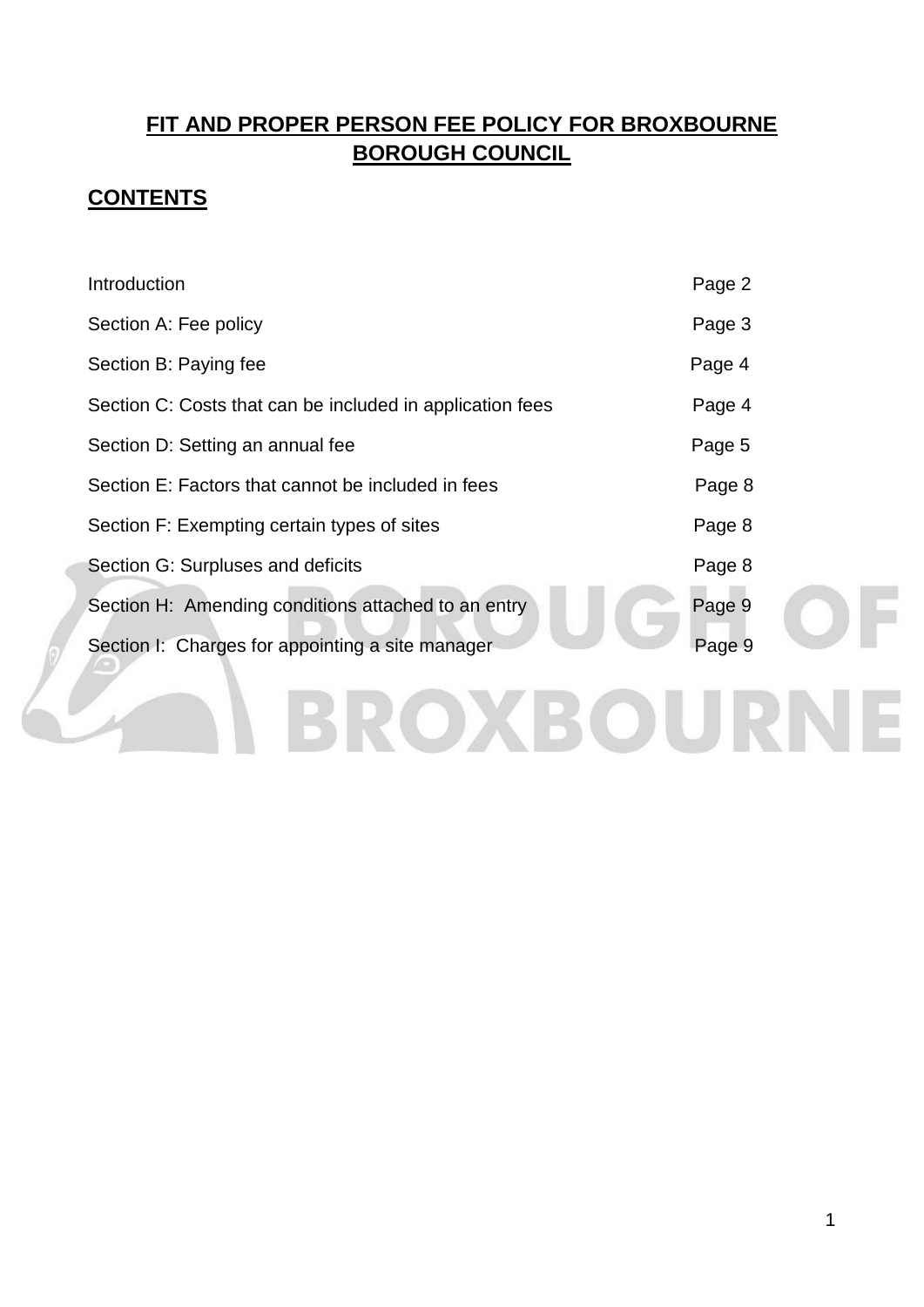### **Introduction**

- 1. The Mobile Homes (Requirement for Manager of Site to be Fit and Proper Person) (England) Regulations 2020 sets out the framework for a fit and proper person test for site licence holders or a person appointed to manage the site, of relevant protected sites in England.
- 2. The framework set out in the Regulations includes;
	- Powers for local authorities to charge fees in respect of "relevant *protected site*s**"** unless exempted**,** for considering applications to be included in a fit and proper register and for the administration and monitoring of the fit and proper person test.
	- Powers to appoint a person to manage a site with the site owner's consent and recover costs they incur, or which will be incurred, in appointing a person to manage a site.
	- Powers to attach conditions to an entry on a register. The conditions may include those that require additional payments to be made to the local authority by way of annual fee.
	- That fees must be reasonable, that the authority must prepare and publish a fees policy before they can charge a fee and that an authority may revise their fees policy and, where they do so, they must publish the revised fee policy.
	- When fixing the application fee and deciding the amount and frequency of additional payments by way of annual fee, the local authority;
		- (a) must act in accordance with their published fees policy;
		- (b) may fix different fees for different cases or descriptions of case; and
		- (c) may determine that no fee is required to be paid in certain cases or descriptions of case.
- 3. This non-statutory guidance sets out advice on matters that can and cannot be taken into account in setting fees and how fees are to be calculated.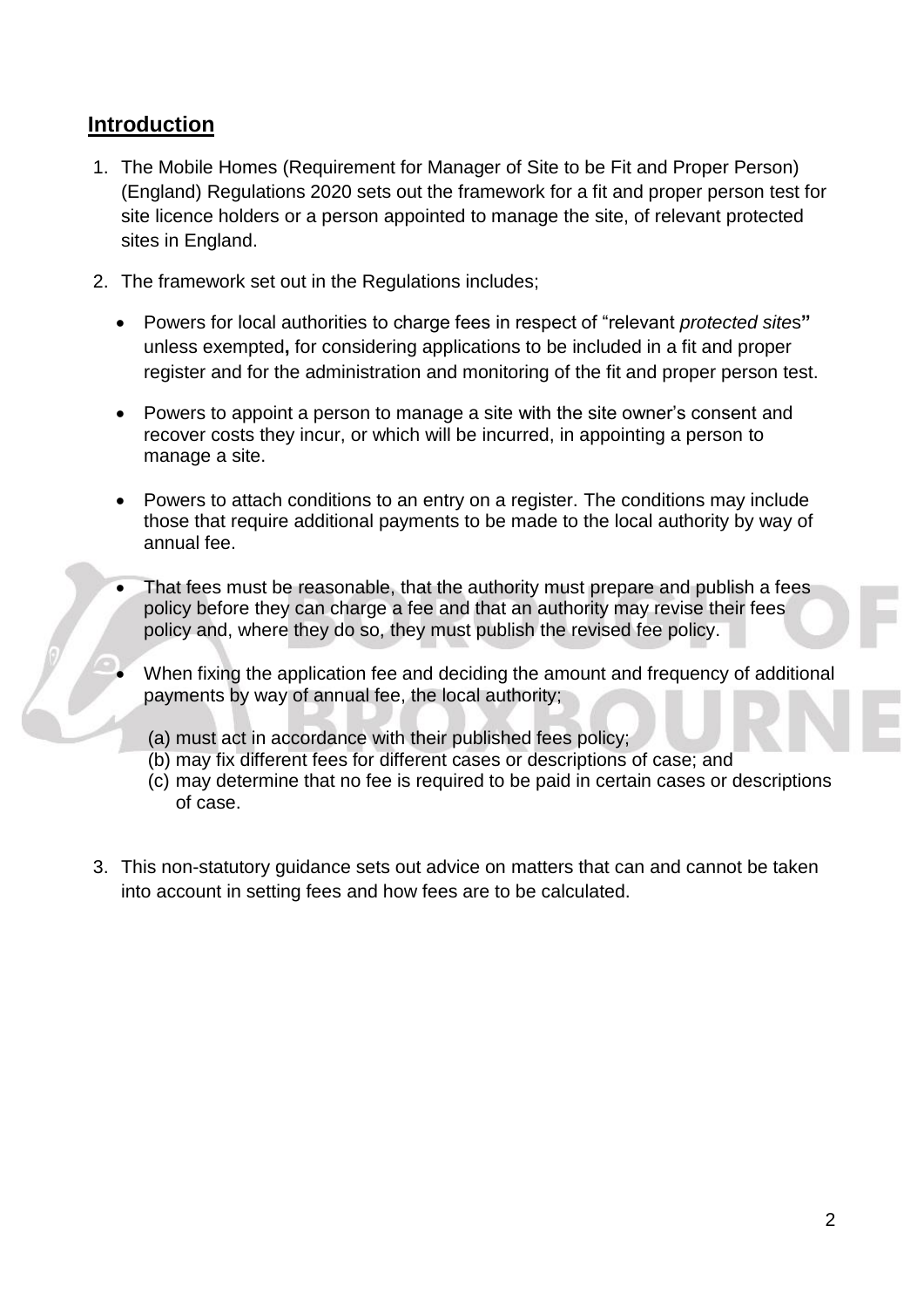# **Section A: Fee policy**

- 4. A local authority can decide whether or not to charge fees for their fit and proper functions in relation to relevant protected sites. It is also at the local authority's discretion whether they charge for all or any aspect of the fit and proper test. In reaching its decision the local authority may take into account:
	- The council's existing policy towards charging generally- if a council tends not to charge, they will have to justify charging in this case and re-evaluate charging for other licensable premises/ activities.
	- Where the council charges, there will be a legitimate expectation from residents that they will get a better service over and above what they currently receive (assuming the site owner passes on his application fee). Residents' expectations need to be managed as dealing with non-fit and proper person complaints will not be funded through the fee structure.
	- Charging will provide a revenue stream to fund the council's fit and proper person functions.
- 5. Both the level of fees and how they are charged are, subject to legal restrictions, at the discretion of the local authority. Fees should be fair and transparent so that anyone required to pay a fee must know what they will be or are being charged for. Fees should also only cover the costs (or part of the costs) incurred by a local authority under its functions in Section 12 of Part 1 of the Act.
- 6. If an authority decides to charge fees, they must prepare and publish a fees policy before charging any fee in relation to an application for entry or an entry on the register.
- 7. If a local authority revises its fees policy, it must publish the revised policy and act in accordance with that policy.
- 8. There is no requirement to consult with site owners or homeowners on setting fees but a local authority may consider doing so.
- 9. The fee policy should set out:
	- the fees payable for (a) applications for an entry on the register and (b) annual fee payable for an existing entry;
	- the matters and appropriate costs taken into account in setting each type of fee;
	- the method of apportionment of those costs in setting those fees;
	- if an annual fee is payable, when it is to be paid; and
	- such other matters as the local authority considers to be relevant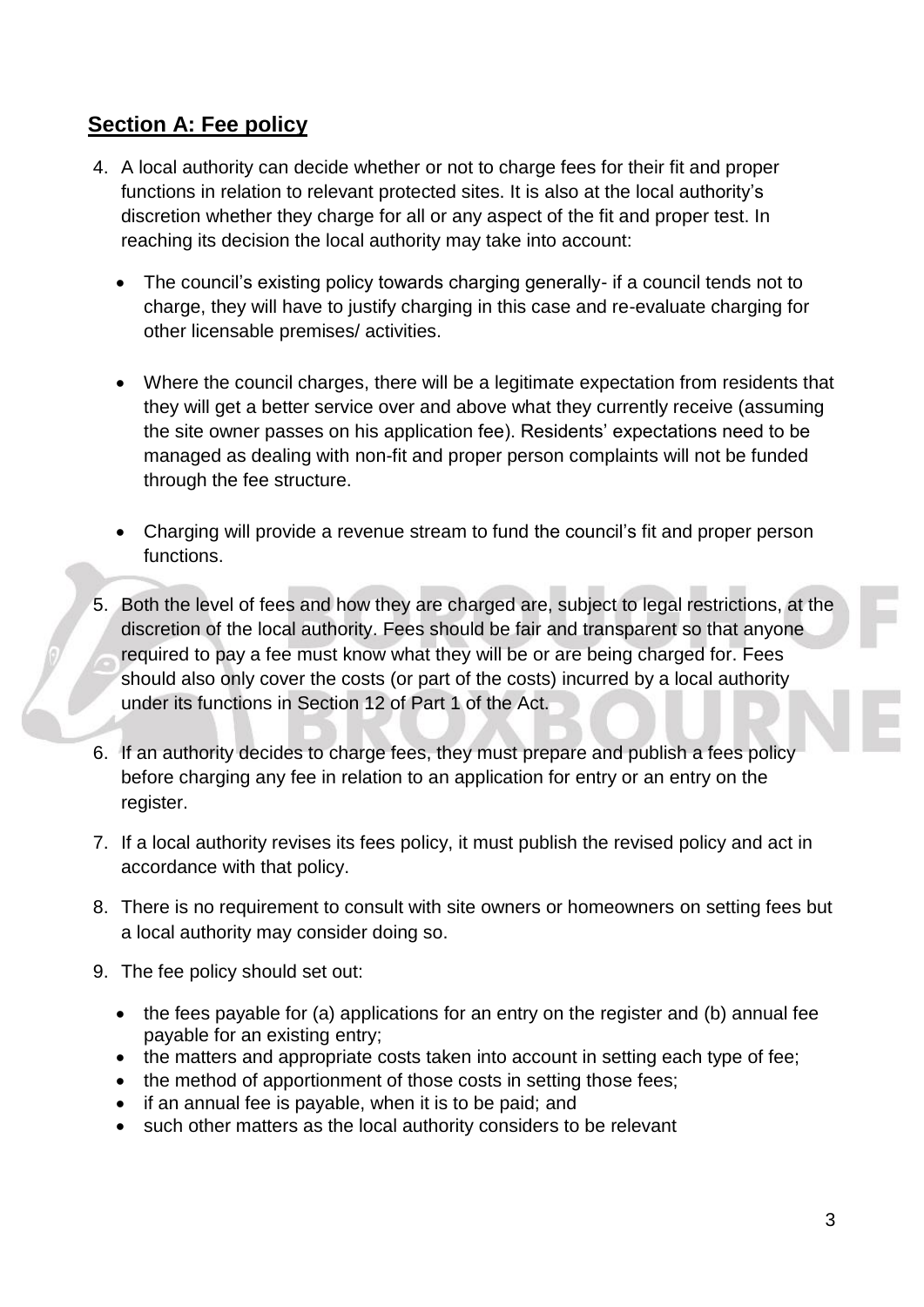# **Section B**: **Paying fees**

- 10.A local authority is not required to consider an application for entry on the register unless that application is accompanied by the correct fee. If the correct fee is not included, the application will not be valid and the site owner could be in breach of the Regulations.
- 11.If a local authority decides not to approve an application, the applicant will not be entitled to a refund of the fee paid.
- 12.The annual fee must be set as a condition to an entry on the register (see Section D setting conditions of the Fit and Proper guidance). The condition should state the amount and date by which the annual fee is due, that a failure to pay will be a breach of the condition and if convicted the site owner could face an unlimited fine.

## **Section C: Costs that can be included in application fees**

- 13.Many applications will be straightforward and will be able to be processed quickly with straightforward enquiries. Others may involve complicated issues which require extensive resources to investigate. We would anticipate a flat rate fee for consideration of all applications based on the average complexity of a case.
- 14.The overriding consideration is that fees set as published by the local authority must be reasonable and transparent and there must be consistency in the fee structure and its application.
- 15.The following may assist a local authority in determining what matters it can have regard to in setting application fees under its policy.

#### *Applications for inclusion in a fit and proper register*

- 16.It is recommended that a local authority take into account the following matters on which costs are incurred (or likely to be incurred) (by whichever department, including costs incurred by contracting out) when determining its fee policy for consideration of applications for entry on a fit and proper register:
	- (a) Initial enquiries;
	- (b) letter writing/ telephone calls etc. to make appointments and requesting any documents or other information from the site owner or from any third party in connection with the fit and proper process;
	- (c) sending out forms;
	- (d) updating files/ computer systems and websites;
	- (e) processing the application fee;
	- (f) land registry searches;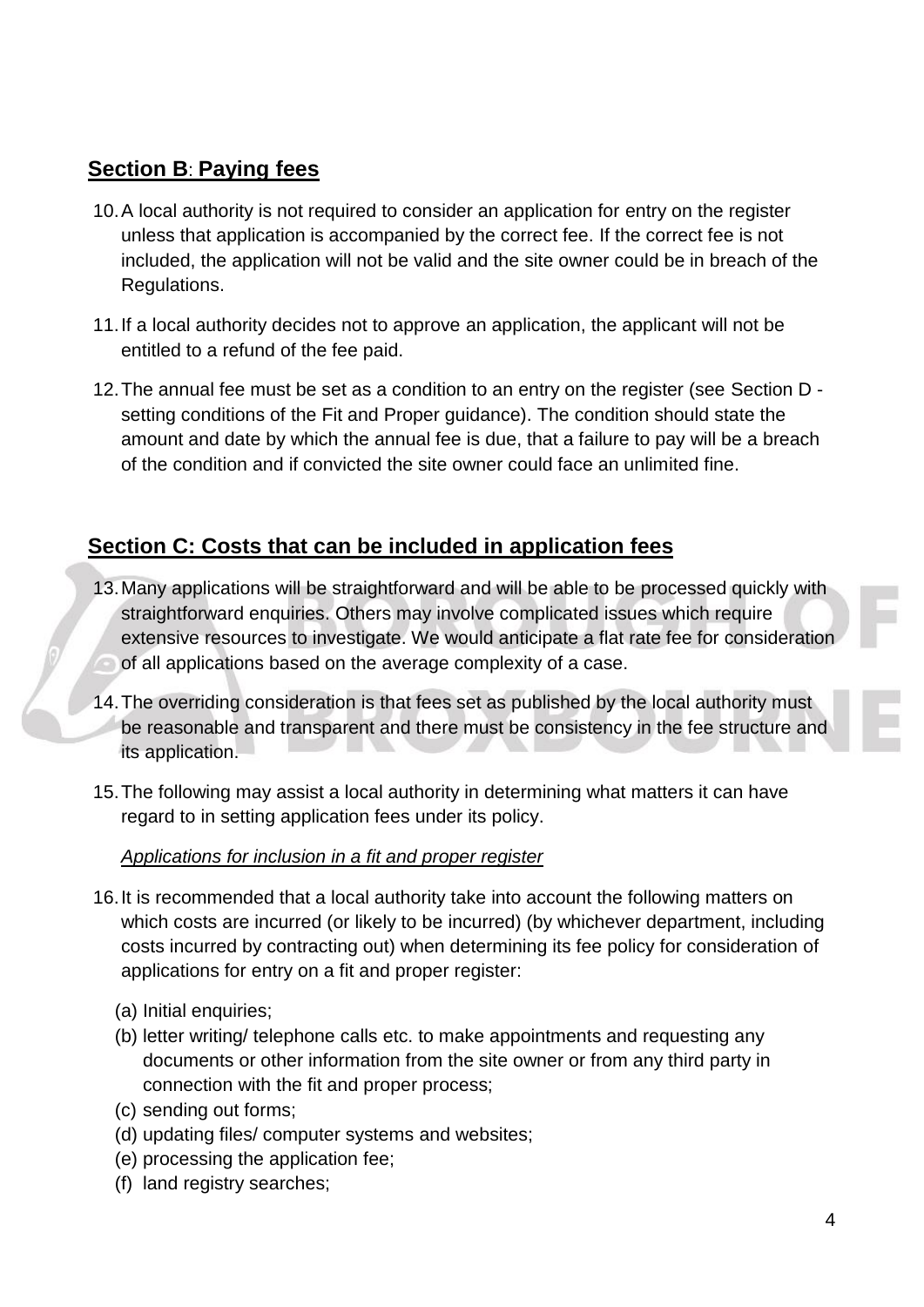- (g) time for reviewing necessary documents and certificates;
- (h) preparing preliminary and final decision notices;
- (i) review by manager or lawyers; review any representations made by applicants or responses from third parties;
- (j) updating the public register;
- (k) carrying out any risk assessment process considered necessary;
- (l) reviews of decisions or in defending appeals.
- 17.In addition, a local authority will need to make such inquiries as are necessary in connection with the application, such as those relating to the applicant's management and financial standing.
- 18.All time taken in establishing the information required to make an informed decision will be allowed to be included in the application fee, whether or not the entry on the register is granted.
- 19.Where an applicant contacts the local authority before making an application to ascertain the likelihood of the success of that application, the authority is expected to give such informal advice, including on likely conditions that may be attached to an entry, so the applicant can make an informed judgement on how to proceed with the application.
- 20.The local authority cannot charge separately for its advice or work in advance of receipt of the application. However, it can build into its fee structure for such applications the costs (or likely costs) it incurs as a result of such pre- application advice, including where no formal application is subsequently submitted.

# **Section D: Setting an annual fee**

- 21.In setting the level of annual fee, local authorities may take into account the following matters on which costs are incurred (by whichever department, including costs incurred by contracting out):
	- (a) letter writing/ telephone calls etc. to make appointments and requesting any documents or other information from the site owner or from any third party in connection with the fit and proper process;
	- (b) handling enquiries and complaints;
	- (c) updating files/ computer systems and website if appropriate;
	- (d) processing the annual fee;
	- (e) time for reviewing necessary documents and certificates;
	- (f) preparing reports on breaches of conditions attached to an entry;
	- (g) review any representations from an applicant or third parties, including reviews carried out by manager or lawyers
	- (h) carrying out risk assessment where considered necessary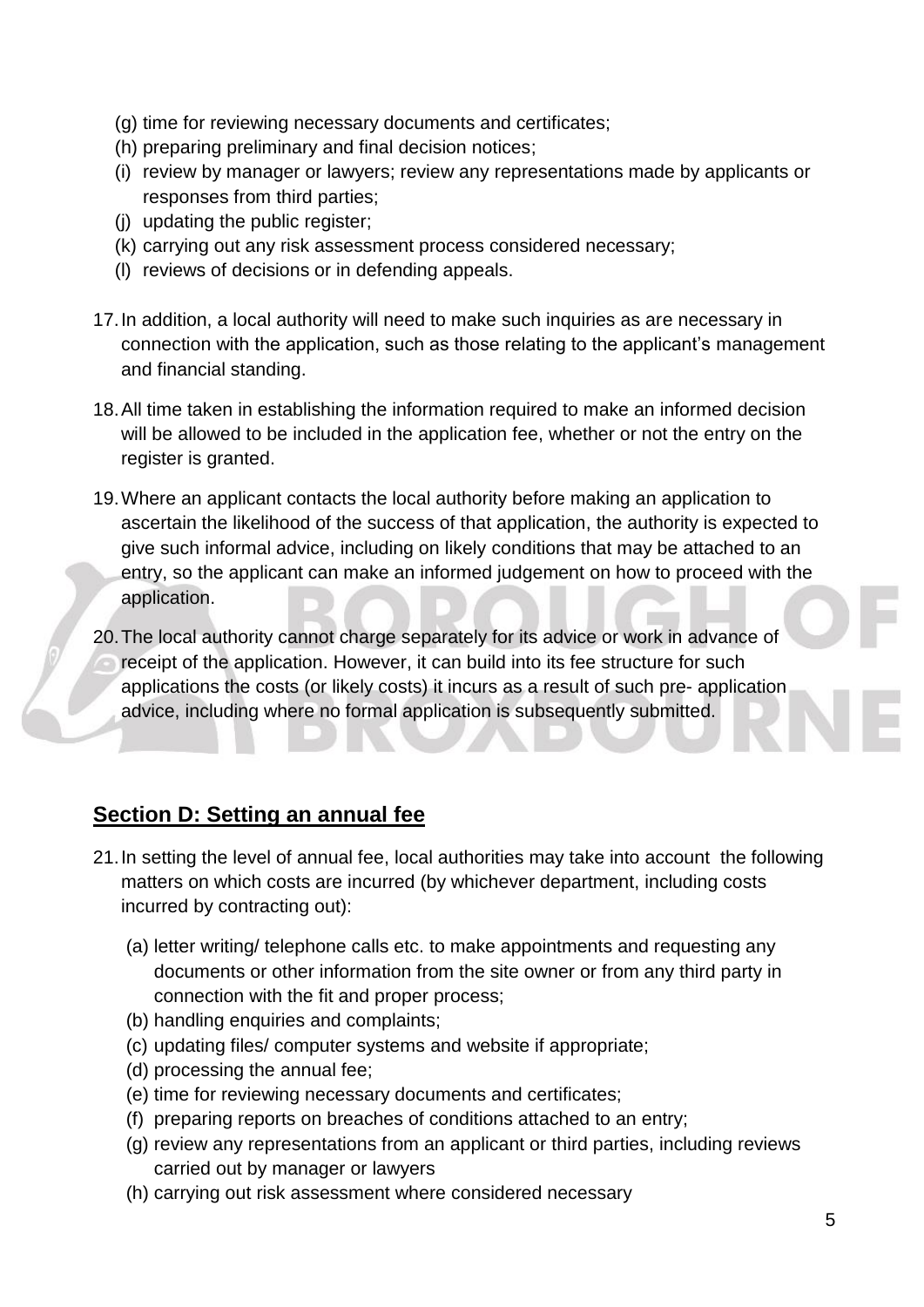- (i) time spent on consulting the site owner and third parties
- (j) time spent on meetings/discussions and in giving informal advice and assistance to site owners

#### **Site visits – Officer and travel time**

22.Officer time can be considered as it may be necessary to visit a site to ascertain whether or not the condition(s) has been met. Travel time to and from the site, including fuel costs can also be taken into account and could be calculated using a single value for travel costs to apply to all sites.

#### **Annual fees – options**

- 23. For the sake of transparency, it is necessary to produce and publish a Fees Policy for the Fit and Proper Person application fee. The Council will not charge an additional fit and proper person fee to cover expenses incurred in administering the fit and proper person test by way of an annual fee.
- 24. The Mobile Homes Act 2013 guide provides several variations of a fee structure that can be considered by a local authority. A local authority can adopt a fee structure it is comfortable with and should consider the pros and cons to each.

The following 3 options have been considered:

- A. Fixed Initial Application Fee
- B. Risk Based Assessment Fee
- C. No Fee

**Option B:** A fee based on a risk assessment has been ruled out on the basis it would mean that a site that is less well run and which requires greater resources from the Local Authority to ensure compliance with the fit and proper person's requirements to effectively manage the site would attract a higher fee.

The law does not prevent the site owner from passing on the fee to occupiers of the site, thus a higher fee will be passed on to occupiers via their annual pitch fees resulting in them paying more to live on a poorly managed site. This will cause upset and will lead to more complaints which will affect the Councils administrative resources for dealing with the increased workload.

**Option C**: has been ruled out even though it would safeguard against owner's passing on the fit and proper person fee because the Council charges for all other licensing function in the private sector housing service and the implementation of the scheme and the processing of applications is an additional resource burden, so it is fair and proper to apply a fee.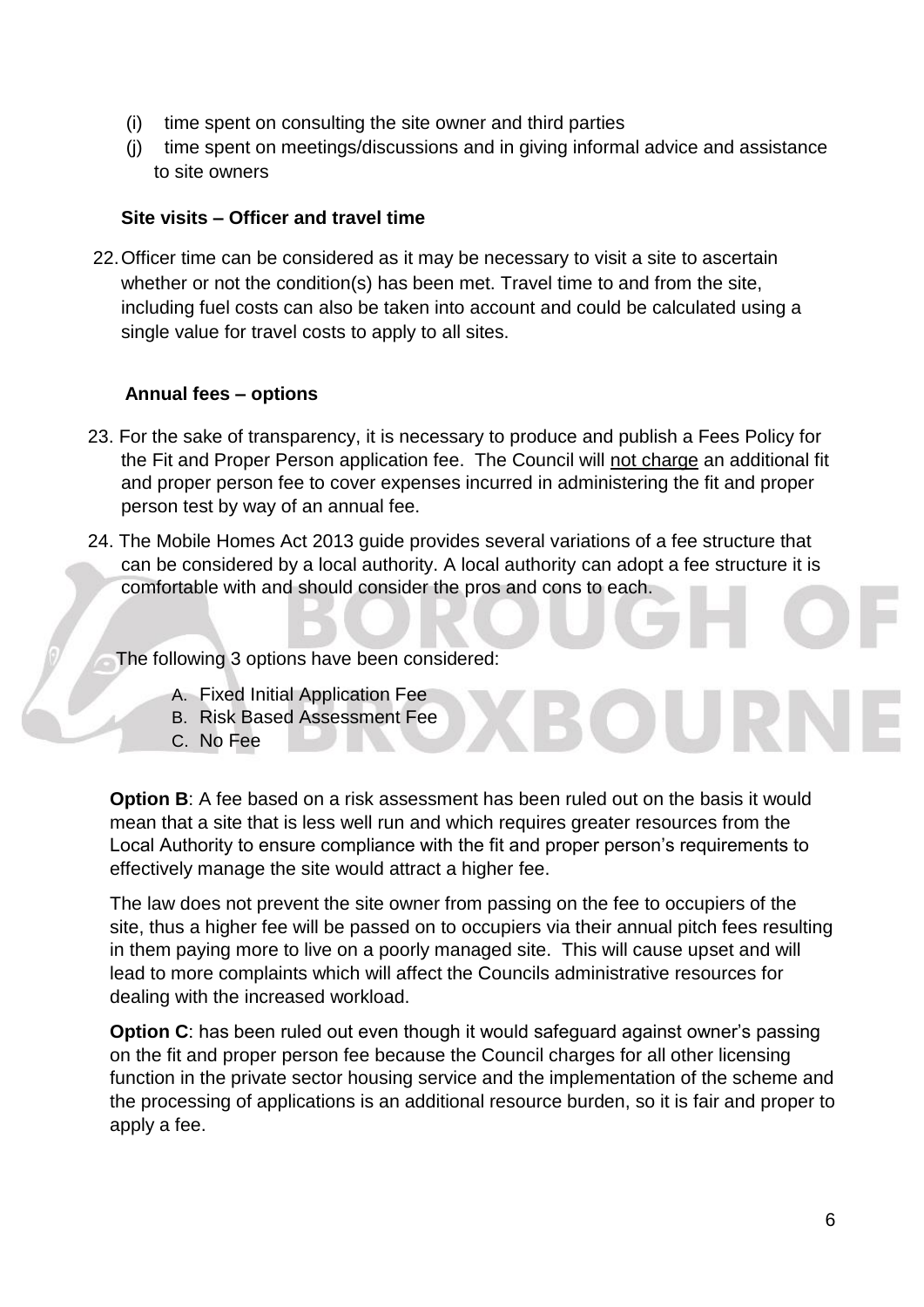#### **Decision**

- 25. The Council has decided to adopt Option **A**: Fixed Initial Application Fee as it is deemed to be straight forward and fair because the cost to the Council in terms of officer time and administration is the same regardless of the size and nature of the site.
- 26. The Council has considered the possibility of the site owner passing on these fees and realises that this could mean that residents on smaller sites have a disproportionately larger pitch fee to pay than residents on larger sites. However, this fee policy relates to the administrative costs for processing applications only and is not connected to activities related to Site Licensing Fees which have been banded dependent on the size of the site to take account of the Councils involvement in dealing with site licensing complaints.

The Council has not consulted with residents and park homeowners in relation to this fee policy as it is not legally obliged to do so.

The Fee Structure for inclusion in the Fit and Proper Person Register for mobile home sites is attached at Table1.



| Set up register (10 hours @ 12.77/hour)                     | £128 |
|-------------------------------------------------------------|------|
| Making application forms available (12 hours @ £12.77/hour) | £153 |
| Training - officials time (7 hours @ £12.77/hour)<br>3      | £89  |
| Approx. cost of training<br>4                               | £198 |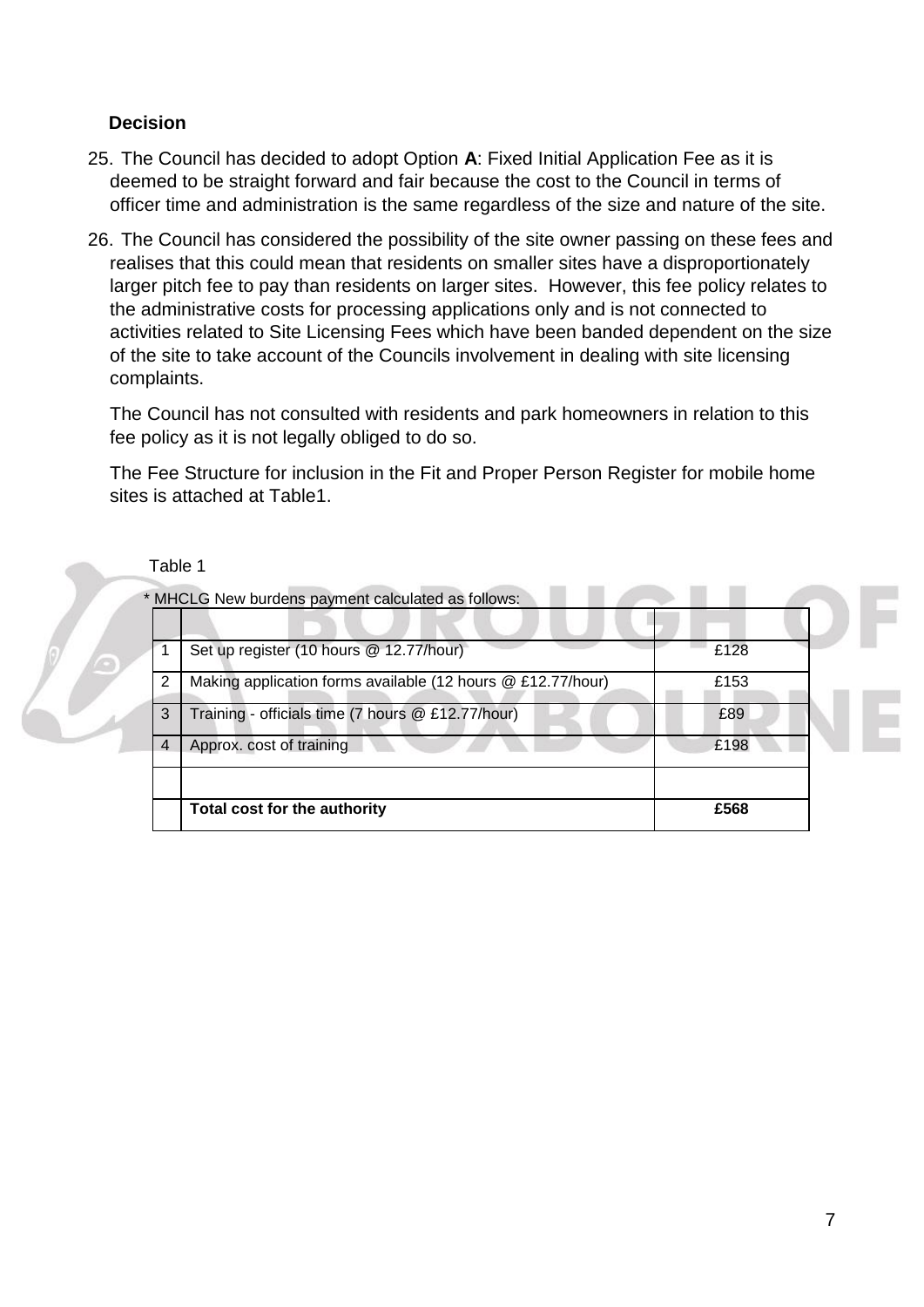## **Section E: Factors that cannot be included in fees**

- 27.Any charges must be limited to recovering the costs of exercising their fit and proper test function as it relates to relevant protected sites. A local authority cannot take into account when setting fees, costs incurred in exercising any of their other functions under the Caravan Sites and Control of Development Act 1960 (the Act) or costs that have already been charged for by other service areas.
- 28.No fees can be charged for holiday or other non permanent residential sites. Sites which are in mixed use i.e. partly holiday with some permanent Mobile Homes Act protected residential, fall within the definition of relevant protected site and fees can, therefore, be charged. Equally, functions relating to such sites can be taken into account in setting fees.

# **Section F: Exempting certain types of site**

- 29.A site is exempt from the fit and proper person test if it is only occupied by members of the same family and is not being run as a commercial residential site.
- 30.Whilst adopting a fees policy a local authority can decide to exempt other categories of sites from payment. A local authority must however be able to justify any such decisions.
- 31.Any exemption(s) must be rationale, objective and consistent and set out in the fee policy. Site categories which are exempted can subsequently be brought within the charging structure by a change to the fee policy.
- 32.A local authority should not charge higher fees for non-exempted sites to cover its costs in relation to their fit and proper person functions for those sites that are exempted from payment.

# **Section G: Surpluses and deficits**

- 33.The Regulations do not specify that the local authority in setting annual fees must advise the site owner of the extent to which they have had regard to deficits and surpluses from the previous year.
- 34.A local authority must not however make a profit and can only pass on to the site owner, their costs incurred in carrying out the fit and proper function. Equally, a local authority is not expected to make a loss in carrying out its fit and proper functions. Overall, the fit and proper test can be a self-financing function which local taxpayers are not required to subsidise.